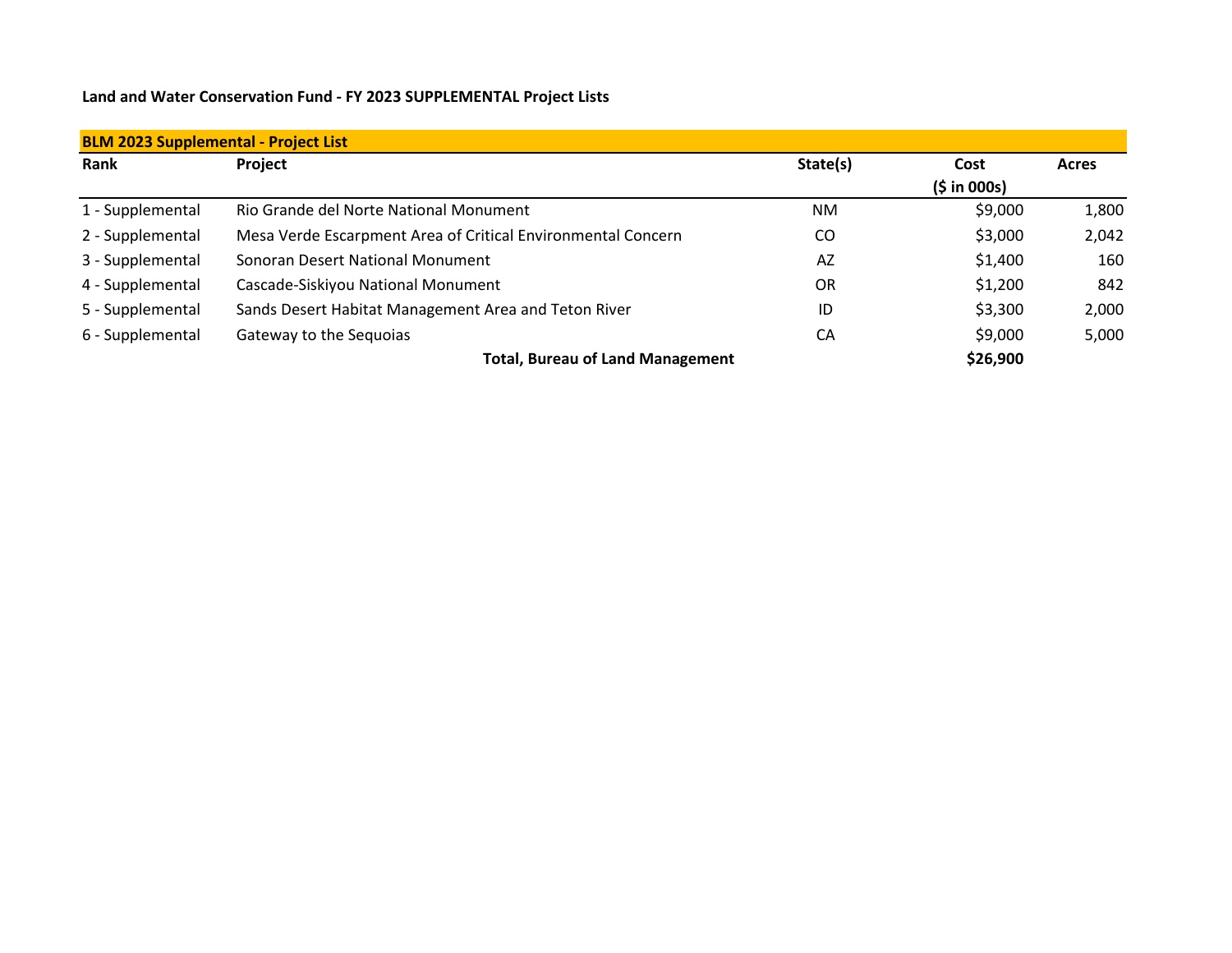| <b>FWS 2023 Supplemental - Project List</b> |                                                           |                      |             |              |  |  |  |
|---------------------------------------------|-----------------------------------------------------------|----------------------|-------------|--------------|--|--|--|
| Rank                                        | Project                                                   | State(s)             | Cost        | <b>Acres</b> |  |  |  |
|                                             |                                                           |                      | (5 in 000s) |              |  |  |  |
| 1 - Supplemental                            | Billy Frank Jr. Nisqually National Wildlife Refuge        | <b>WA</b>            | \$1,000     | 204          |  |  |  |
| 2 - Supplemental                            | Nestucca Bay National Wildlife Refuge                     | OR.                  | \$500       | 68           |  |  |  |
| 3 - Supplemental                            | Okefenokee National Wildlife Refuge                       | Multi - FL/GA        | \$3,000     | 1,428        |  |  |  |
| 4 - Supplemental                            | Lower Klamath National Wildlife Refuge                    | Multi - CA/OR        | \$4,000     | N/A          |  |  |  |
| 5 - Supplemental                            | Attwater Prairie Chicken National Wildlife Refuge         | ТX                   | \$4,000     | 541          |  |  |  |
| 6 - Supplemental                            | Leslie Canyon National Wildlife Refuge                    | AZ                   | \$4,000     | 1,522        |  |  |  |
| 7 - Supplemental                            | Upper Mississippi River National Fish and Wildlife Refuge | Multi - IA/IL/ MN/WI | \$500       | 450          |  |  |  |
| 8 - Supplemental                            | <b>Bear River Watershed Conservation Area</b>             | Multi - ID/MT/ UT    | \$1,500     | 2,700        |  |  |  |
| 9 - Supplemental                            | Balcones Canyonlands National Wildlife Refuge             | ТX                   | \$2,000     | 1,924        |  |  |  |
| 10 - Supplemental                           | Siletz Bay National Wildlife Refuge                       | <b>OR</b>            | \$700       | 100          |  |  |  |
| 11 - Supplemental                           | Canaan Valley National Wildlife Refuge                    | <b>WV</b>            | \$2,500     | 1,000        |  |  |  |
| 12 - Supplemental                           | Kilauea Point National Wildlife Refuge                    | H <sub>l</sub>       | \$9,800     | 8            |  |  |  |
|                                             | <b>Total, U.S. Fish and Wildlife Service</b>              |                      | \$33,500    |              |  |  |  |

## **Land and Water Conservation Fund - FY 2023 SUPPLEMENTAL Project Lists**